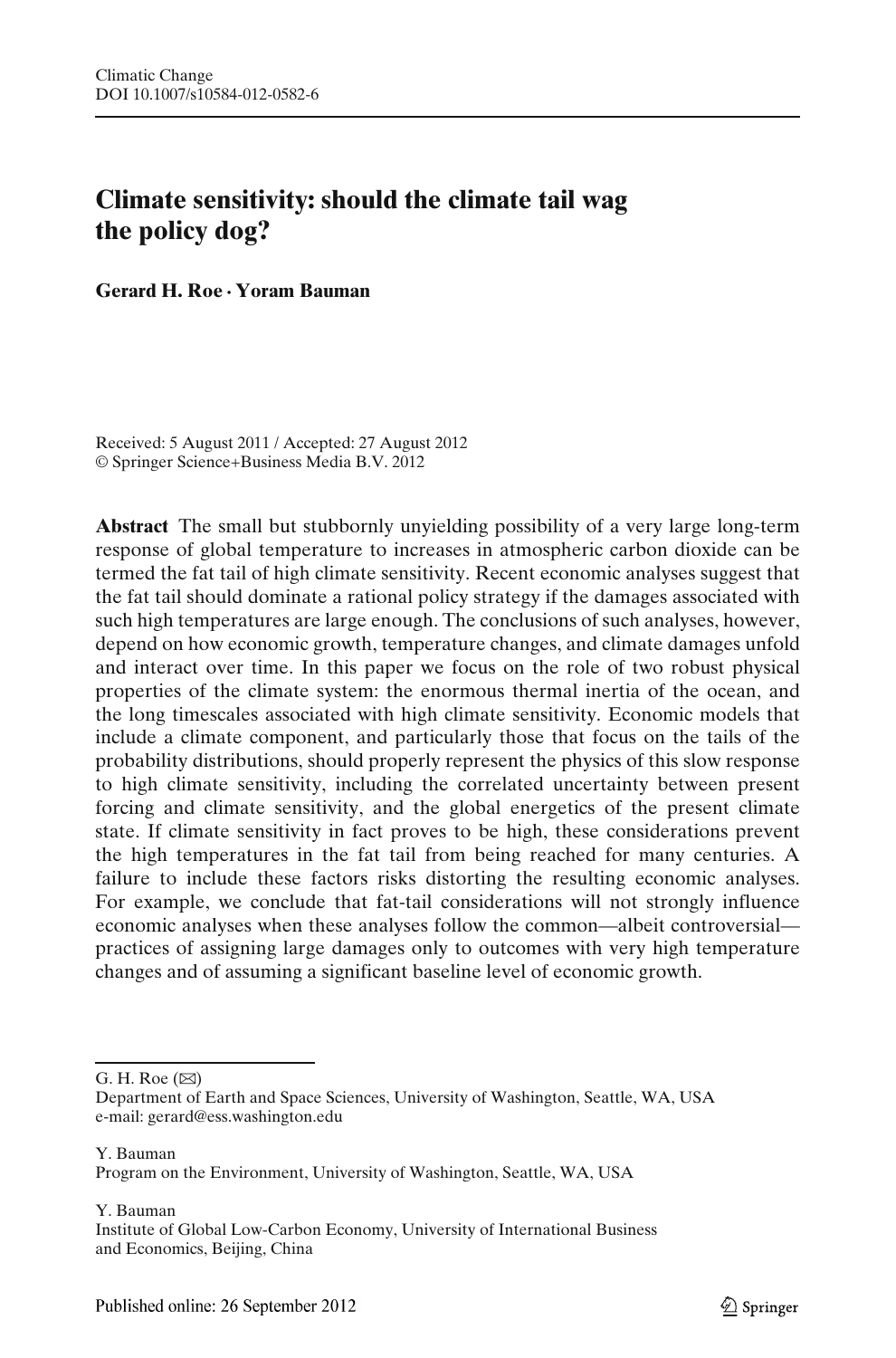## **1 The fat tail of climate sensitivity**

Climate sensitivity—the long-term response of global-mean, annual-mean surface temperature to a doubling of the atmospheric carbon dioxide concentration above pre-industrial values—has long been a benchmark by which to compare different estimates of the planet's climatic response to changes in radiative forcing. A doubling of carbon dioxide increases the radiative forcing by about  $\Delta R_{2\times} \approx 4 \text{ Wm}^{-2}$ . In a remarkable analysis, Svante Arrheniu[s](#page-14-0) [\(1896](#page-14-0)) estimated that the equilibrium globalmean temperature would increase by  $\Delta T_{2\times} \approx 5$  °C. A major reassessment came in 1979 with the National Research Council Charney Report. Reviewing the intervening advances in science, Charne[y](#page-14-0) [\(1979](#page-14-0)) estimated  $\Delta T_{2\times}$  between 1.5 and 4.5 °C (described as the 'probable error'), a range that has changed only incrementally ever since.

Modern estimates provide more precise probability density functions (PDFs). The Intergovernmental Panel on Climate Change (IPC[C](#page-14-0) [2007](#page-14-0)) report gives a 'likely' range (2-in-3 chance) of  $\Delta T_{2\times}$  lying between 2 and 4.5 °C, and concludes it is 'very unlikely' (< 1-in-10) to be less than  $1.5 \degree C$ . This summary is consistent with a peculiarity of a large number of other studies—the small but non-trivial possibility of  $\Delta T_{2\times}$  being much larger than the canonical 1.5 to 4.5 °C range. One of the important achievements in recent climate science has been to establish great confidence in the lower bound, but the upper bound has proven much less tractable (e.g., Knutti and Heger[l](#page-14-0) [2008\)](#page-14-0). Allen et al[.](#page-14-0) [\(2006\)](#page-14-0) have argued that this fat tail of possibly-high climate sensitivity is a fundamental feature of  $\Delta T_{2\times}$  estimates from observations, and Roe and Bake[r](#page-14-0) [\(2007](#page-14-0)) have argued that it is a fundamental feature of  $\Delta T_{2\times}$ estimates from numerical climate models. It will require improbably large reductions in uncertainties about the radiative forcing the planet has experienced—or, equivalently, in our uncertainty about physical feedbacks in the climate system—to substantially remove the skewness. Some studies (e.g., Annan and Hargreave[s](#page-14-0) [2006\)](#page-14-0) have combined multiple estimates in a Bayesian framework and argued this can yield narrower and less skewed distributions for  $\Delta T_{2\times}$ . However the answers are critically sensitive to how independent the different estimates are, and what the Bayesian prior assumptions are. Both factors are fiendishly elusive to pin down objectively. Knutti and Heger[l](#page-14-0) [\(2008](#page-14-0)) and Knutti et al[.](#page-14-0) [\(2010\)](#page-14-0) provide a good review of the scientific issues involved. Efforts continue in this direction (Annan and Hargreave[s](#page-14-0)  $2009)$  but, overall, it seems prudent to assume that estimates of  $\Delta T_{2\times}$  will not change substantially for the foreseeable future.

Several macroeconomic analyses of the costs of climate change have argued that there is a sti[n](#page-15-0)g in the fat tail of  $\Delta T_{2\times}$  (e.g., Weitzman [2009a](#page-15-0), [b](#page-15-0), [2010\)](#page-15-0). This is seen as follows: if, as is reasonable to assume, climate damages increase nonlinearly with temperature, then the tail of the PDF is weighted more strongly than the middle of the PDF in calculations of the expected damages. Moreover, if damages are highly nonlinear with temperature, one could argue that even the very smallest chance of absolutely apocalyptic consequences might properly dominate a rational policy. A close analogy is the St. Petersburg paradox, a coin-flipping wager with an expected value dominated by low-probability, high-valued outcomes. The extent to which this "fat-tail" argument is a worry depends in part on how rapidly the global mean temperature might rise towards its equilibrium value. This is both because impacts and costs of adaptation depend on the rapidity of change and because economic analyses discount future damages. Millne[r](#page-14-0) [\(2011\)](#page-14-0) performs a comprehensive analysis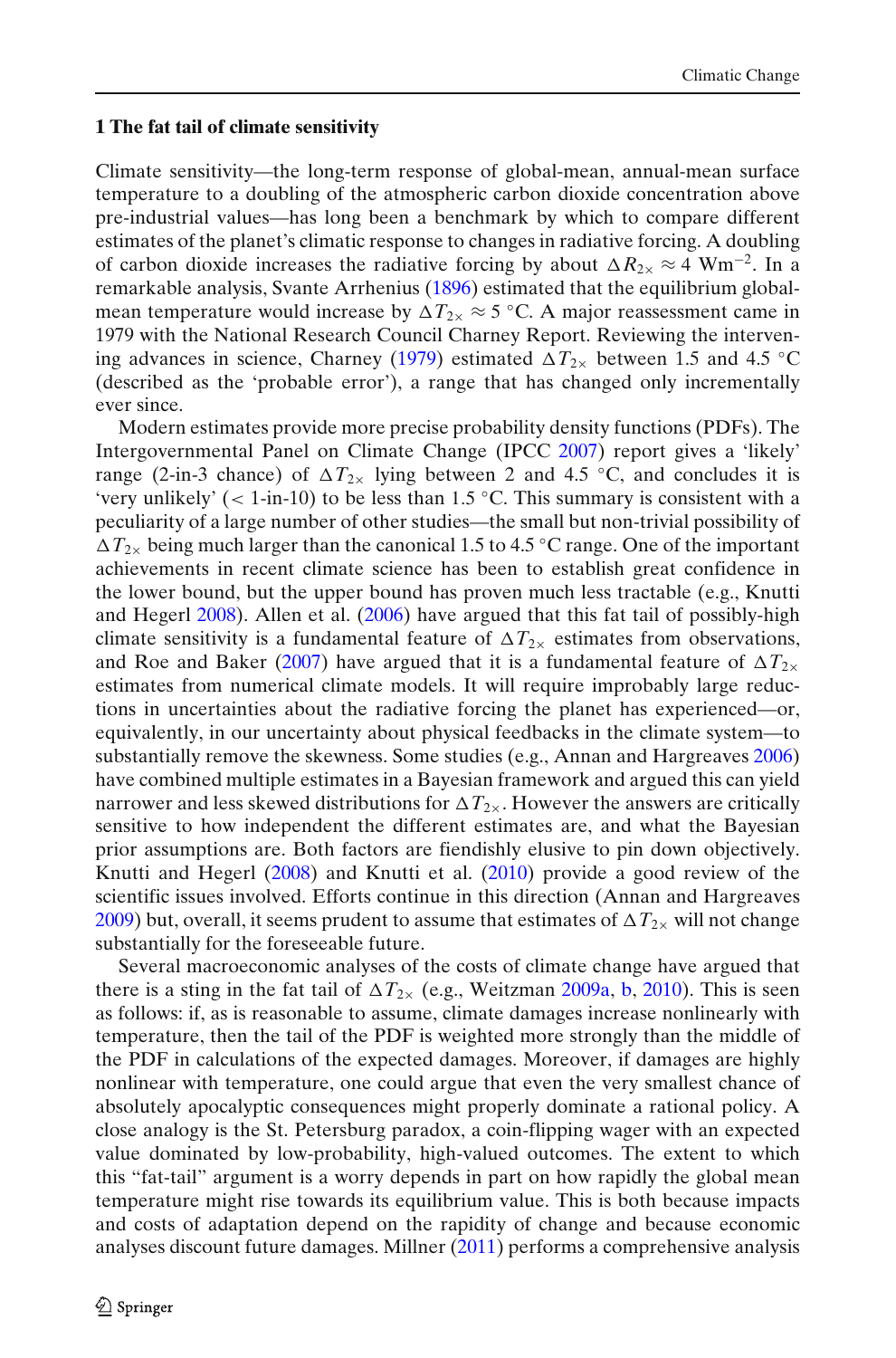<span id="page-2-0"></span>of the interplay between temperature uncertainty, climate damages, and welfare under which Weitzman's conclusions hold.

The primary message in this paper is that there are important physical constraints on the climate system that limit how fast temperatures can rise. This does not mean that high temperatures cannot be reached on timescales that can impact society: if the system is forced strongly enough they are guaranteed. Nor does it mean that climatechange damages cannot be high: one can always pick a damage function that will achieve that. But it does mean that the uncertainties surrounding economic growth assumptions and climate damage functions are likely to be much more important than those associated with "fat-tailed" climate sensitivities.

#### **2 The transient evolution of possible future climates**

A key player in the physical system is the enormous thermal inertia represented by the deep ocean. The climate system cannot reach a new equilibrium until the deep ocean has also reached equilibrium. In response to a positive climate forcing (i.e., a warming tendency), the deep ocean draws heat away from the surface ocean, and so buffers the surface temperature changes, making them less than they would otherwise be. The deep ocean can absorb enormous amounts of heat, and not until this reservoir has been exhausted do the surface temperatures attain their full, equilibrium values.

A second key player is the inherent relationship between feedbacks and adjustment timescale. If it transpires that we do, in fact, live on a planet with a high climate sensitivity, it will be because the planet has strong positive feedbacks. In other words, the net effect of all of the dynamic processes (clouds, water vapor, ice reflectivity, etc.) is to strongly amplify the planet's response to radiative forcing. In this event, it would mean the planet is inefficient in eliminating energy perturbations: a positive feedback reflects a tendency to retain energy within the system, inhibiting its ultimate emission to space, and therefore requiring a larger temperature response in order to achieve energy equilibrium. Moreover, it is generally true that, all else being equal, an inefficient system takes longer to adjust than an efficient one. This behavior is absolutely fundamental and widely appreciated (e.g., Hansen et al[.](#page-14-0) [1985](#page-14-0); Wigley and Schlesinge[r](#page-15-0) [1985](#page-15-0)): as time progresses, more and more of the ocean abyssal waters become involved in the warming, and so the effective thermal inertia of the climate system increases. Hansen et al[.](#page-14-0) [\(1985](#page-14-0)) solve a simple representation of this effect and show that the adjustment time of climate is proportional to the square of climate sensitivity. The equilibration process is an asymptotic one, so the adjustment time characterizes the time it takes to achieve some fraction (typically 1 − 1/*e*, or ∼ 63 %) of its equilibrium value. The relationship between response time and climate sensitivity means that if it takes 50 yrs to achieve that fraction with a climate sensitivity of 1.5  $\degree$ C, it would take 100 times longer, or 5,000 yrs, to achieve that fraction if the climate sensitivity is 15 ◦C. Although Nature is of course more complicated than this (see, e.g., Gregor[y](#page-14-0) [2000\)](#page-14-0), the basic picture described here is reproduced in models with a more realistic ocean circulation (Held et al[.](#page-14-0) [2010\)](#page-14-0).

In the context of the PDF of  $\Delta T_{2\times}$ , the relationship with the response time has b[e](#page-14-0)en reviewed in Baker and Roe [\(2009\)](#page-14-0). Their model represents both atmospheric feedbacks and the uptake of heat by the upper and deep ocean. A schematic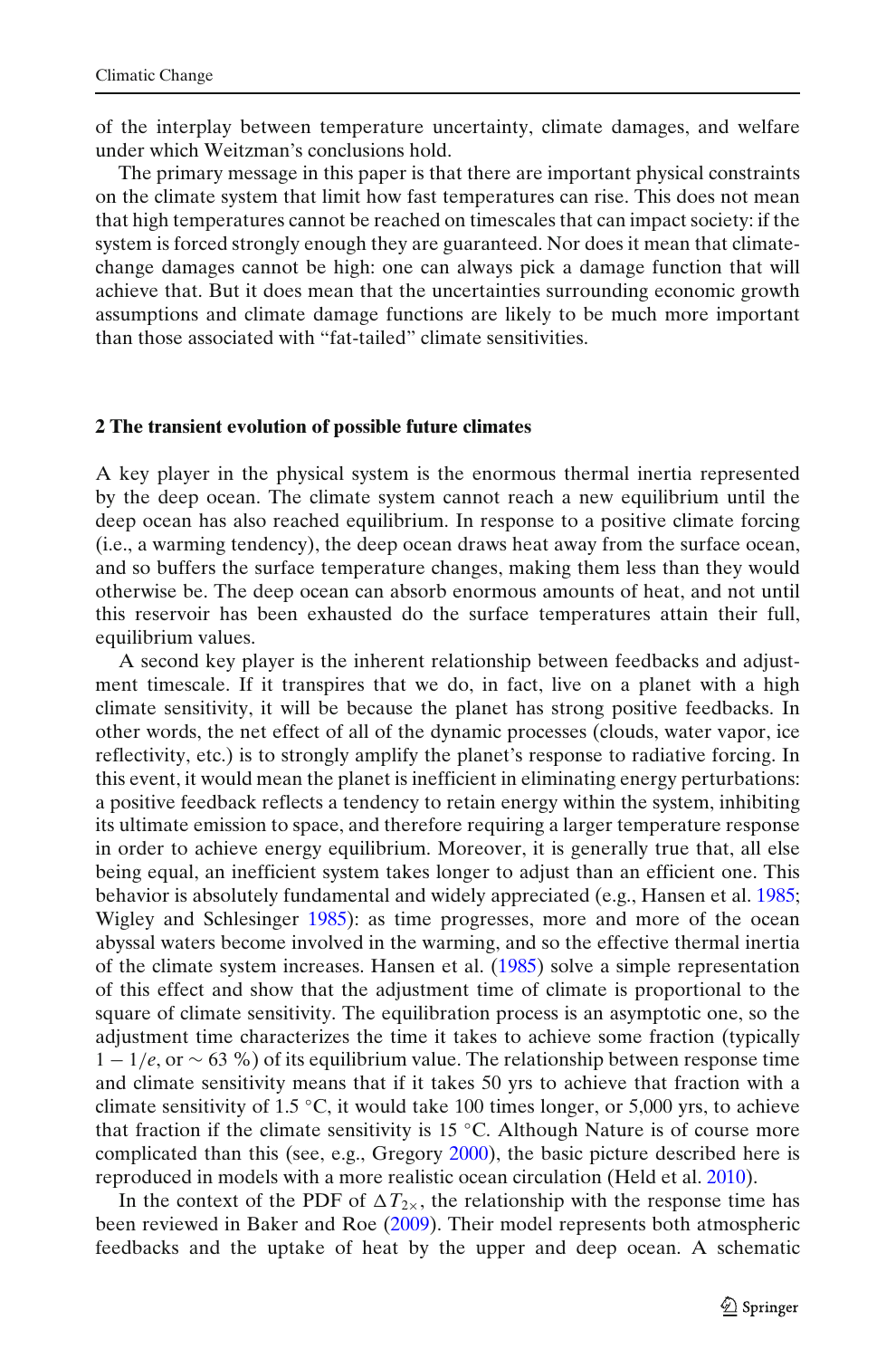<span id="page-3-0"></span>illustration is shown in Fig. 1, and is very briefly described here. The evolution of global-mean, annual-mean surface temperature, as represented by the ocean mixed layer, is governed by:

$$
\rho Ch \frac{dT}{dt} + \frac{T(1 - f_a)}{\lambda_0} - \kappa \frac{\partial T_{th}}{\partial z} |_{z=0} = \Delta R_F(t), \tag{1}
$$

where  $\rho$  and *C* are the density and specific heat capacity of water, *h* is the mixed-layer depth, and  $f_a$  is the sum of atmospheric feedbacks.  $\lambda_0$  reflects the climate sensitivity in the absence of atmospheric feedbacks (i.e., if  $f_a = 0$ ), following the definitions giv[e](#page-14-0)n in Roe [\(2009](#page-14-0)).  $\kappa$  is the thermal conductivity governing the heat flux across the thermocline (at  $z = 0$ ), which also depends on the vertical temperature gradient.

Reflecting uncertainties in observations, uncertainties in climate feedbacks are assumed to be Gaussian distributed (e.g., Allen et al[.](#page-14-0) [2006;](#page-14-0) Roe and Armou[r](#page-14-0) [2011\)](#page-14-0). We take a mean value for  $f_a$  of 0.65, and a standard deviation of 0.13. This range is fully consistent with observed estimates of  $\Delta T_{2\times}$  (e[.](#page-14-0)g., Allen et al. [2006](#page-14-0)), with the multi-thousand model experiments of the innovative *climateprediction.net* program (Stainforth et al[.](#page-15-0) [2005](#page-15-0)), and with the IPCC ranges of  $\Delta T_{2\times}$ . For instance, the range means that about 75 % of possible  $\Delta T_{2\times}$ s are less than ~4.5 °C (as seen in, for example, Fig. [2\)](#page-4-0).

Equation 1 assumes that the feedbacks are linear (i.e.,  $f_a \neq f_a(T)$ ). Several studies have explored how well this assumption holds. In one illustrative case, Colman and McAvane[y](#page-14-0) [\(2009\)](#page-14-0) apply an extreme forcing of thirty-two times pre-industrial  $CO<sub>2</sub>$ , and find a 40 % decrease in  $\Delta T_{2\times}$ . However, results across different climate models are not consistent, even about the sign of the change in  $\Delta T_{2\times}$ . In a survey of a dozen studies, Roe and A[r](#page-14-0)mour [\(2011](#page-14-0)) find that the magnitude of  $d f_a/dT$  is less (and typically much less) than  $0.04 \text{ K}^{-1}$ . It would be straightforward to include such nonlinearities in the framework presented here, though Roe and Armou[r](#page-14-0) [\(2011\)](#page-14-0) conclude that the impact on the shape of the PDF of  $\Delta T_{2\times}$  was small.

Temperature in the deep ocean,  $T_{th}$ , is governed by a balance between diffusion and upwelling:

$$
\frac{\partial T_{th}}{\partial t} = \chi \frac{\partial^2 T_{th}}{\partial z^2} - w \frac{\partial T_{th}}{\partial z},\tag{2}
$$



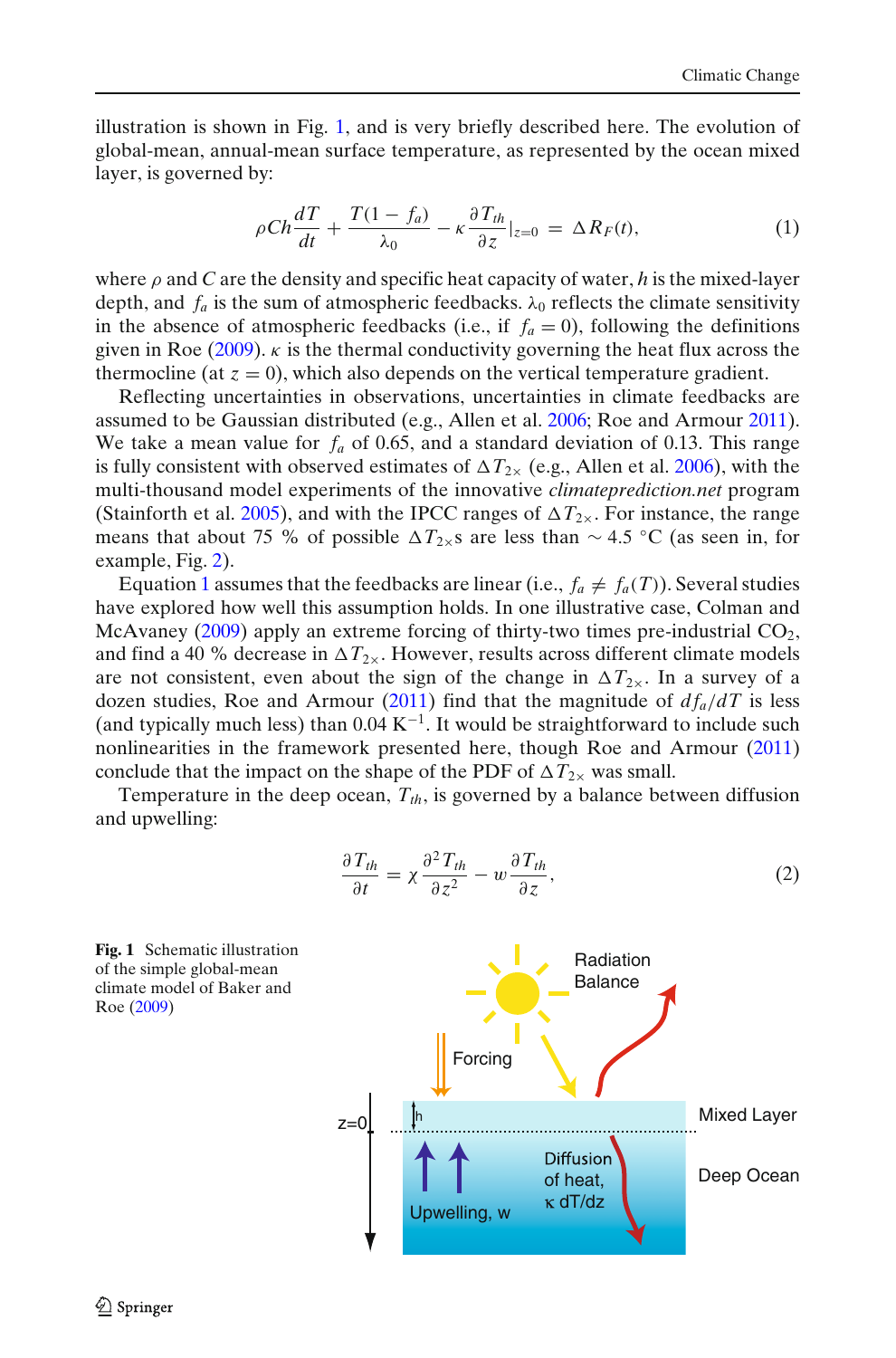<span id="page-4-0"></span>where w is the upwelling rate and  $\chi$  is the diffusivity. The model is virtually identical to a host of other equivalent models, which have been shown to be fully capable of emulating more complete numerical models, and also historical observations at the global scale (e.g., Raper et al[.](#page-14-0) [2001](#page-14-0)). Such models are regularly used to make long-term climate predictions (e.g., IPC[C](#page-14-0) [2007](#page-14-0)). Their flexibility and computational efficiency means that parameters can be easily varied and that uncertainties can be fully explored. The equations and parameters follow those of Baker and Ro[e](#page-14-0) [\(2009](#page-14-0)), which matches best current estimates of heat uptake and climate feedbacks. Th[e](#page-14-0) only change from Baker and Roe [\(2009\)](#page-14-0) is a  $\chi$  of 2.5 × 10<sup>-4</sup> m<sup>2</sup>s<sup>-1</sup> instead of  $2.0 \times 10^{-4}$  m<sup>2</sup>s<sup>-1</sup>, as it was found to produce slightly better agreement for historical trends. Results are insensitive to plausible variations in these climate parameters.

## 2.1 A numerical example: a doubling of  $CO<sub>2</sub>$

We begin by presenting the climate response to an idealized, instantaneous doubling of carbon dioxide. In such a scenario the envelope of possible temperature responses must ultimately evolve in time into the equilibrium climate sensitivity distribution. The reasons for choosing this initial scenario are two-fold. Firstly, climate sensitivity has been identified as a key uncertainty in integrated assessment models (IAMs) (e.g., IA[G](#page-14-0) [2010\)](#page-14-0) and this idealized step-function forcing clearly shows the long timescales involved in the development of the fat tail of climate sensitivity. This clarity can be obscured when looking at more complicated scenarios. Secondly, it has itself been used in some economic evaluations (e.g., Weitzma[n](#page-15-0) [2010](#page-15-0)). Later we consider a more realistic forcing scenario.

The dramatically long timescale for the development of the fat tail is seen in Fig. 2a, which shows the evolution of the envelope of possible climate trajectories. Note the logarithmic time axis after 500 years. The shading represents the one-, two-,



**Fig. 2 a** The time evolution of uncertainty in global temperature in response to an instantaneous doubling of  $CO_2$  at  $t = 0$ , and for standard parameters. The *shading* reflects the range of feedbacks considered (symmetric in feedbacks, but not in climate response), as explained in the text. Note the change to a logarithmic *x*-axis after  $t = 500$  yr. The panel illustrates that for high climate sensitivity it takes a very long time to come to equilibrium. **b** The shape of the distribution at particular times. The skewness of the distributions are also shown in the legend; as described in the text, the upper bound on possible temperatures is finite at finite time, limiting the skewness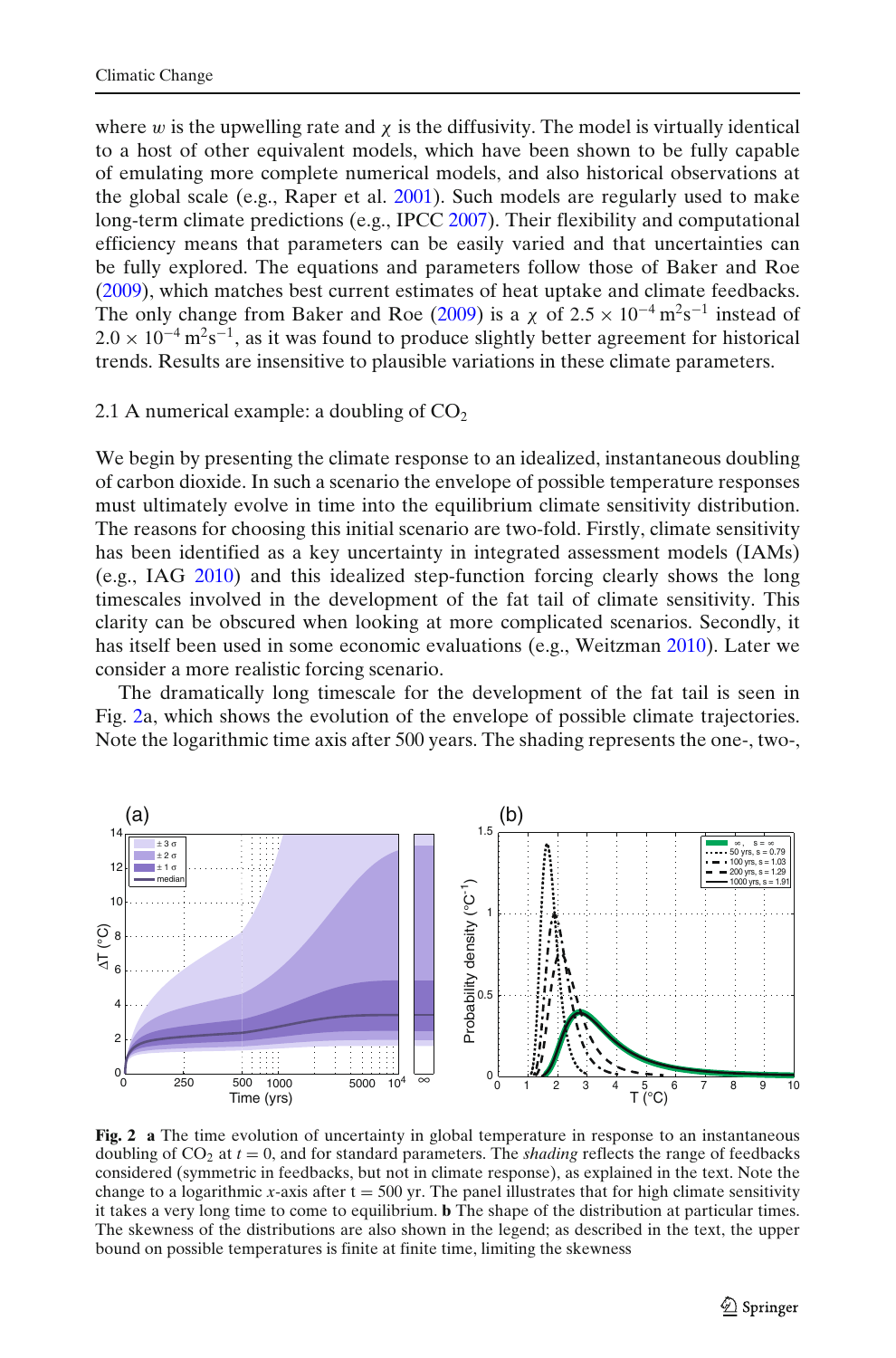<span id="page-5-0"></span>and three-standard deviation ranges for climate sensitivity, encompassing 68.3, 95.5, and 99.7 % of possibilities, respectively. The Gaussian uncertainty in feedbacks leads to uncertainties in the evolving climate response that are also Gaussian initially, but which b[e](#page-14-0)come highly skewed over time (e.g., Baker and Roe [2009](#page-14-0)).

The extreme limits of the range we consider would imply that the climate system is unstable. Our  $3\sigma$  value for  $f_a$  is [1](#page-3-0).04. For  $f_a < 1$ , the second term in Eq. 1 acts as a sink of energy, allowing a finite temperature response to a finite climate forcing: for  $f_a = 1$ , no sink exists, and the climate sensitivity is infinite; for  $f_a > 1$  the second term changes sign and becomes a source of energy to the system, which as a result is unstable. Figure [2a](#page-4-0) therefore illustrates that even for a planet that is formally headed



**Fig. 3** A closer look at the next thousand years, for an instantaneous doubling of  $CO_2$  at  $t = 0$ : **a** Evolution of the PDF of possible future climates,  $h(\Delta T(t))$ ; **b** evolution of the PDF of possible climate damages, using the quadratic damages function,  $h(C<sub>O</sub>)$ ; **c** welfare-equivalent consumption,  $\hat{C}_Q$ , as a function of the decision horizon. For all curves,  $g = 2$  % yr<sup>-1</sup> and calculations using  $\eta = 2, 3, 4$  are shown as *dashed*, *solid*, and *dotted lines*, respectively. Panels **d** and **e** are the same as panels **b** and **c**, but using the reactive damages function,  $C_R$ . Even for the  $3\sigma$  possibility of climate sensitivity, and for the reactive damages function, the willingness-to-pay remains at less than 1 % of equivalent consumption. *Shading* denotes confidence intervals as in Fig. [2a](#page-4-0)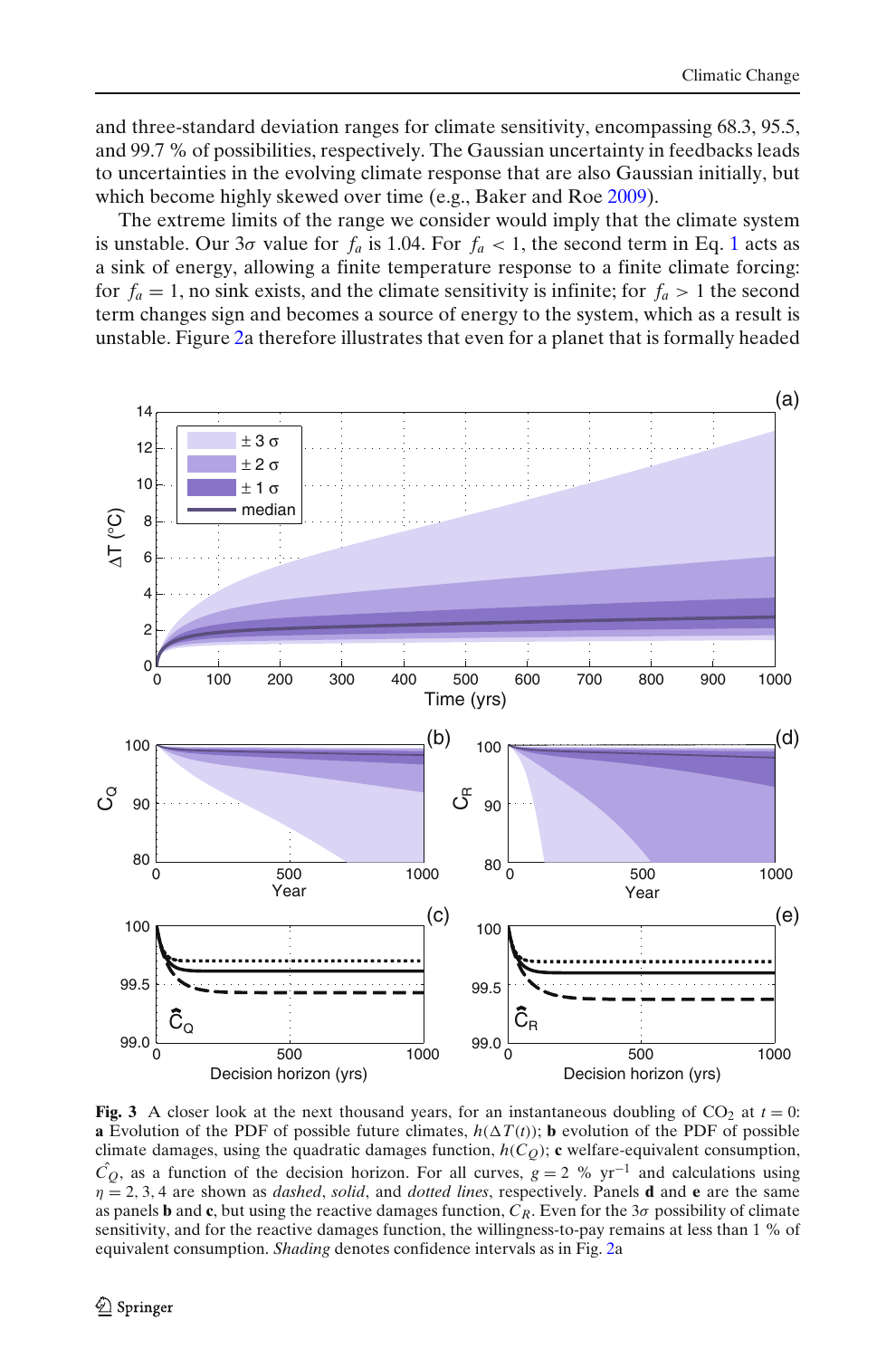<span id="page-6-0"></span>to oblivion, it can take a very long time to get there because of the ocean's capacity to absorb heat.

The consensus of the climate science community would be that the likelihood we are actually on a runaway greenhouse trajectory (i.e.,  $f_a \ge 1$ ) is vanishingly small (e.g., Solomon et al[.](#page-15-0) [2010\)](#page-15-0). In other words, we are effectively considering a maximum possible upper bound on the probabilities residing within the fat tail. Because of this, we truncate the PDF of feedbacks beyond this  $\pm 3\sigma$  range. Climate feedbacks exceeding the upper bound of this range should not be seriously entertained, and climate feedbacks less than the lower bound make no impact of any consequence on the analyses.

Let  $h(\Delta T(t))$  stand for the PDF of possible future global mean temperatures,  $\Delta T(t)$ , as they evolve over time. The abiding impression from Fig. [2a](#page-4-0) is that low  $\Delta T$  trajectories rapidly adjust to their equilibrium values over a few decades or a century, whereas those at the high end take thousand of years even to approach their equilibrium values. For the reasons given above, climate trajectories stay relatively tightly bunched over the course of the first few centuries, diverging only slowly thereafter, and all of that divergence occurs toward higher temperatures.

Time slices of  $h(\Delta T)$  are shown in Fig. [2b](#page-4-0). At  $t = 0$  the shape is actually Gaussian; it acquir[e](#page-14-0)s skewness only gradually (e.g., Baker and Roe [2009\)](#page-14-0). At  $t = \infty$ , the skewness of the distribution is infinite, but even 1000 years after doubling  $CO<sub>2</sub>$ , the skewness remains less than two. For any finite time, there is an upper limit on the temperature set by how much energy has been accumulated within the system, which can be found by integrating Eqs. [1](#page-3-0) and [2.](#page-3-0) For the highest value of  $f_a$  that we consider,  $f_a = 1.04$  (which as already noted would imply a slightly unstable climate system), this upper limit is the upper edge of the outermost shaded regions in Figs. [2a](#page-4-0), [3a](#page-5-0), and [4b](#page-8-0). The ultimate, though utterly absurd, upper limit is set by the rate at which the Earth receives energy from the Sun. Infinite temperature cannot be realized in finite time and so by the strict statistical definition, that the PDF asymptotes as a power law in the limit of  $T \to \infty$ , there can be no fat tail at finite time.

#### **3 Economic implications**

How does the evolution of the climate tail affect calculations of the cost of damages associated with climate change? The analysis that follows draws heavily on Weitzma[n](#page-15-0) [\(2010](#page-15-0)), which provides a simple and incisive framework for calculating the costs of avoiding or insuring against climate change. In order to explore the significance of the fat tail, Weitzman suggests comparing two different "climate damages" functions. The first is a quadratic function of global mean temperature:

$$
C_Q = \frac{1}{1 + \alpha \Delta T^2},\tag{3}
$$

 $C_Q$  is the "welfare equivalent" consumption as a fraction of what consumption would have been were  $\Delta T = 0$ . Weitzman takes the rather precise value of  $\alpha = 2.388 \times 10^{-3}$  $\alpha = 2.388 \times 10^{-3}$  $\alpha = 2.388 \times 10^{-3}$  in order to match the damage function of Nordhaus [\(2008\)](#page-14-0), for which  $C_Q(2 \text{ }^\circ\text{C}) \approx 99$  %. He also considers a "reactive" damages function with an extra term:

$$
C_R = \frac{1}{1 + \alpha \Delta T^2 + \beta \Delta T^{\gamma}}.
$$
\n(4)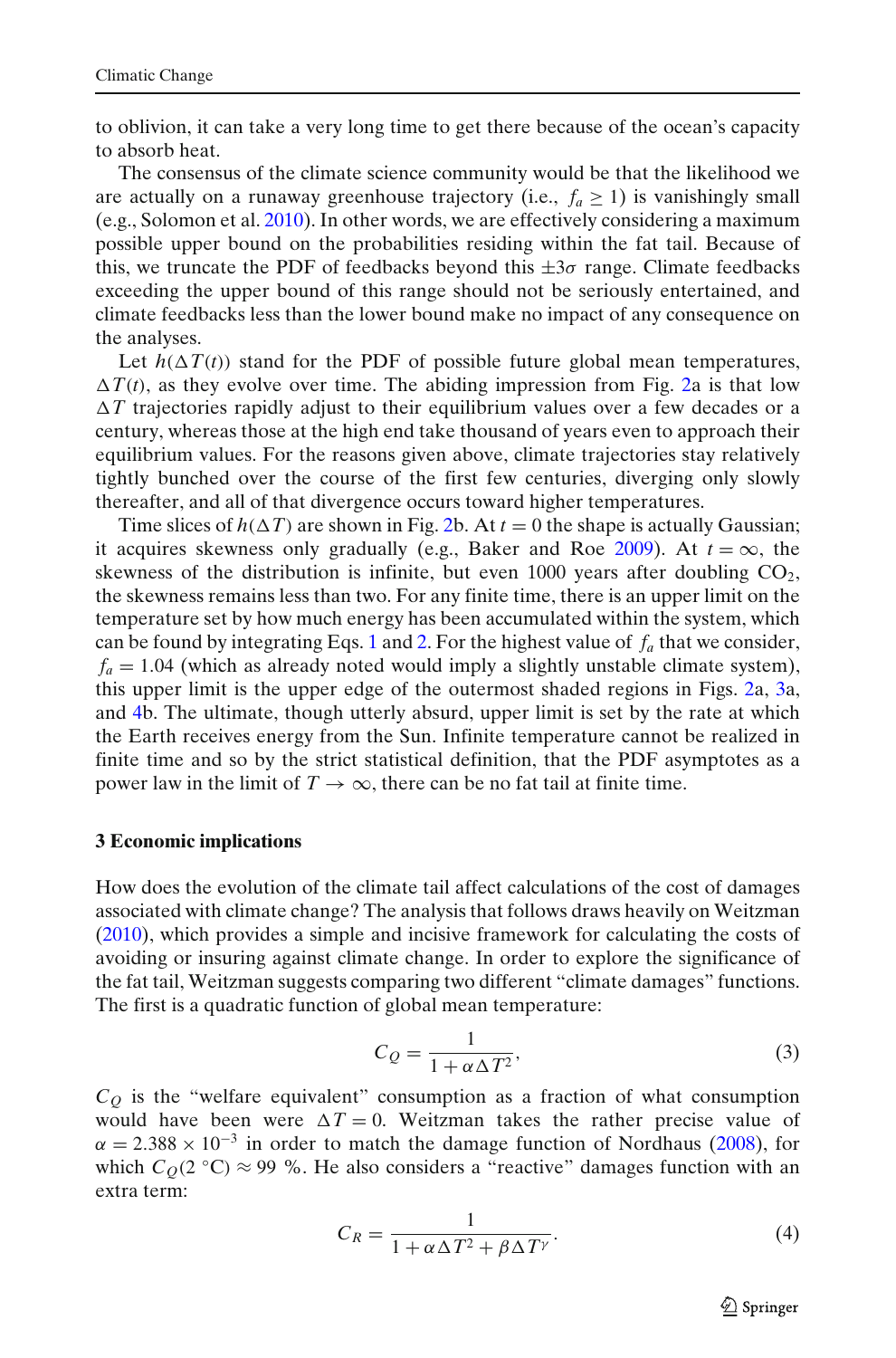By choosing  $\beta = 5.075 \times 10^{-6}$  and  $\gamma = 6.754$ , Weitzman thus creates a damages function that has significant consequences for higher global-mean temperatures  $(C_R(6 °C) = 50 %$ , and  $C_R(12 °C) = 1 %$ ). The functional choices and parameters are chosen purely for illustrative purposes.<sup>1</sup>

What should be our "willingness to pay" to avoid the climate damages associated with either  $C_Q$  or  $C_R$ , or to insure against them? Weitzman defines utility, or welfare, as a simple function of consumption,  $U(C)$ , with initial consumption normalized to 1; and also assumes an underlying long-term exponential economic growth rate, *g*. In a world experiencing climate change, consumption accelerates because of the long-term growth rate but is also retarded by the climate damages that accompany warming. Thus for every possible trajectory of future temperature,  $\Delta T(t)$ , there are accompanying trajectories for consumption, *C*(*t*), and welfare, *U*(*t*).

Weitzman then compares this world to one in which consumption is reduced by a constant fraction  $(1 - \hat{C})$  that is potentially used to avoid or insure against climate changes. In this world, the fractionally reduced consumption  $\hat{C}$  still grows at rate *g*, but does not suffer climate damages.  $\hat{C}$  can be found by calculating the integrated welfare of these two worlds up to a decision horizon ( $\equiv t_h$ , the duration of time into future that is relevant for decision making), and equating them:

$$
\int_0^{t_h} U(\hat{C}e^{gt})dt = E\left[\int_0^{t_h} U(C_{Q,R}(\Delta T(t))e^{gt})dt\right],\tag{5}
$$

where E[ ] denotes the statistical expectation operator. In principle then,  $1 - \hat{C}$ ought to be the upper bound on our willingness to pay, in terms of a fraction of consumption, in order to avoid or insure against climate damages. Following reasonably standard practices, Weitzman sets  $U(C) = C^{1-\eta}/(1-\eta)$ , and chooses  $\eta = 3$  and  $g = 2$  % yr<sup>-1</sup>. The rate of pure time preference,  $\rho$ , is set to zero, meaning that the welfare of future generations (within the time horizon of the model,  $t_h$ ) are given equal weight to the current. The effect of these choices is that future reductions in consumption are discounted at an exponential rate of  $n*g* = 6 %  $\nu r^{-1}$  because$ future generations are richer than the current generation and therefore suffer a smaller loss in utility from reduced consumption at the margin.

## 3.1 A numerical example: the impact of a  $CO<sub>2</sub>$  doubling

Section [2](#page-2-0) reviewed the strong physical constraints on how  $h(\Delta T(t))$  evolves with time. From Eqs. [3](#page-6-0) to 5 the evolving PDFs of  $C_{O,R}$  can be calculated, and are shown in Fig. [3b](#page-5-0) and d. Because the median of  $h(\Delta T)$  remains below 3 °C over the whole millennium, there is little difference between the medians of  $C_Q$  and  $C_R$ . At the far end of the fat tail of possibilities, the  $3\sigma$  trajectory reaches 6 °C at around 250 years which, were it to transpire, would cause both  $C_Q$  and  $C_R$  to be significantly reduced (for instance,  $C_R(3\sigma) = 47$  % at year 250).

When cast in terms of welfare-equivalent consumption (i.e.,  $\hat{C}_{O,R}$ ), we reach two important conclusions. Firstly, we see from Fig. [3c](#page-5-0) and e that there is only a small difference between  $\hat{C}_O$  and  $\hat{C}_R$ . Because of the exponential discounting of the

<sup>&</sup>lt;sup>1</sup>Note that in all cases  $\Delta T$  is measured in  $°C$ , and so the units of  $\alpha$  and  $\beta$  depend on the choice of exponents. This could be avoided by dividing *T* by a normalizing temperature.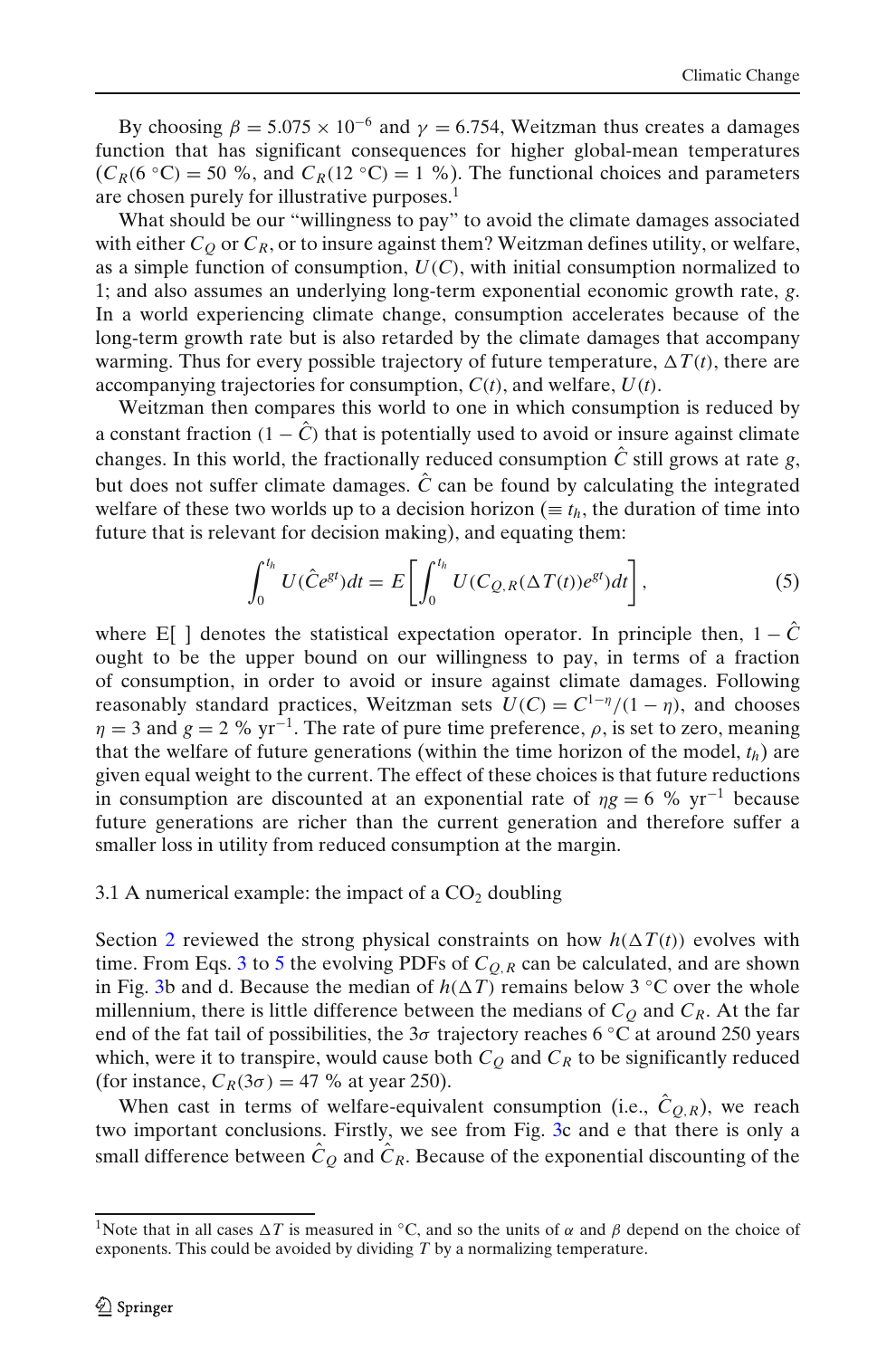<span id="page-8-0"></span>future, both  $\hat{C}_O$  and  $\hat{C}_R$  asymptote to a constant value, and change little for decision horizons beyond 150 years (reflecting the exponential decay of the weighting given to future damages). The results hold for the three different values of  $\eta$  considered  $(n = 2, 3, \text{ and } 4).$ 

The second and arguably more important conclusion is that willingness-to-pay is under 1 % for even the most extreme climate possibilities. This is largely because long periods of time are required to reach high temperatures regardless of the long-run climate sensitivity. Saying that  $C_R(3\sigma) = 47$  % at year 250 sounds impressive, but with consumption growing at 2 % per year this simply means that climate change will reduce consumption from 141 times current consumption to only 66 times current consumption. Under the assumption of diminishing marginal utility of consumption it is not surprising that intertemporal optimization comes to the conclusion that current generations should be unwilling to sacrifice more than 1 % of consumption for the sake of future millionaires.



**Fig. 4** As for Fig. [3,](#page-5-0) but for a more realistic climate forcing scenario. Starting at 1850, past forcing (i.e., pre-2011) is consistent with observations given in IPCC AR4 (IPC[C](#page-14-0) [2007\)](#page-14-0). Future forcing through 2100 is approximately consistent with the IPCC A2 scenario (IPC[C](#page-14-0) [2007](#page-14-0)). Thereafter climate forcing declines at a rate chosen to approximately stabilize temperatures for the median value of climate sensitivity. Note that uncertainty in past forcing must be matched to uncertainty in climate feedbacks, in order to match the well-constrained temperature record. Because of this complementary uncertainty in forcing and climate sensitivity, a lower wedge of forcing uncertainty matches with an upper wedge of uncertainty in climate response. See text for more details. Damages in panels **c** and **d** are calculated with respect to a baseline of 2011. *Shading* denotes confidence intervals as in Fig. [2a](#page-4-0)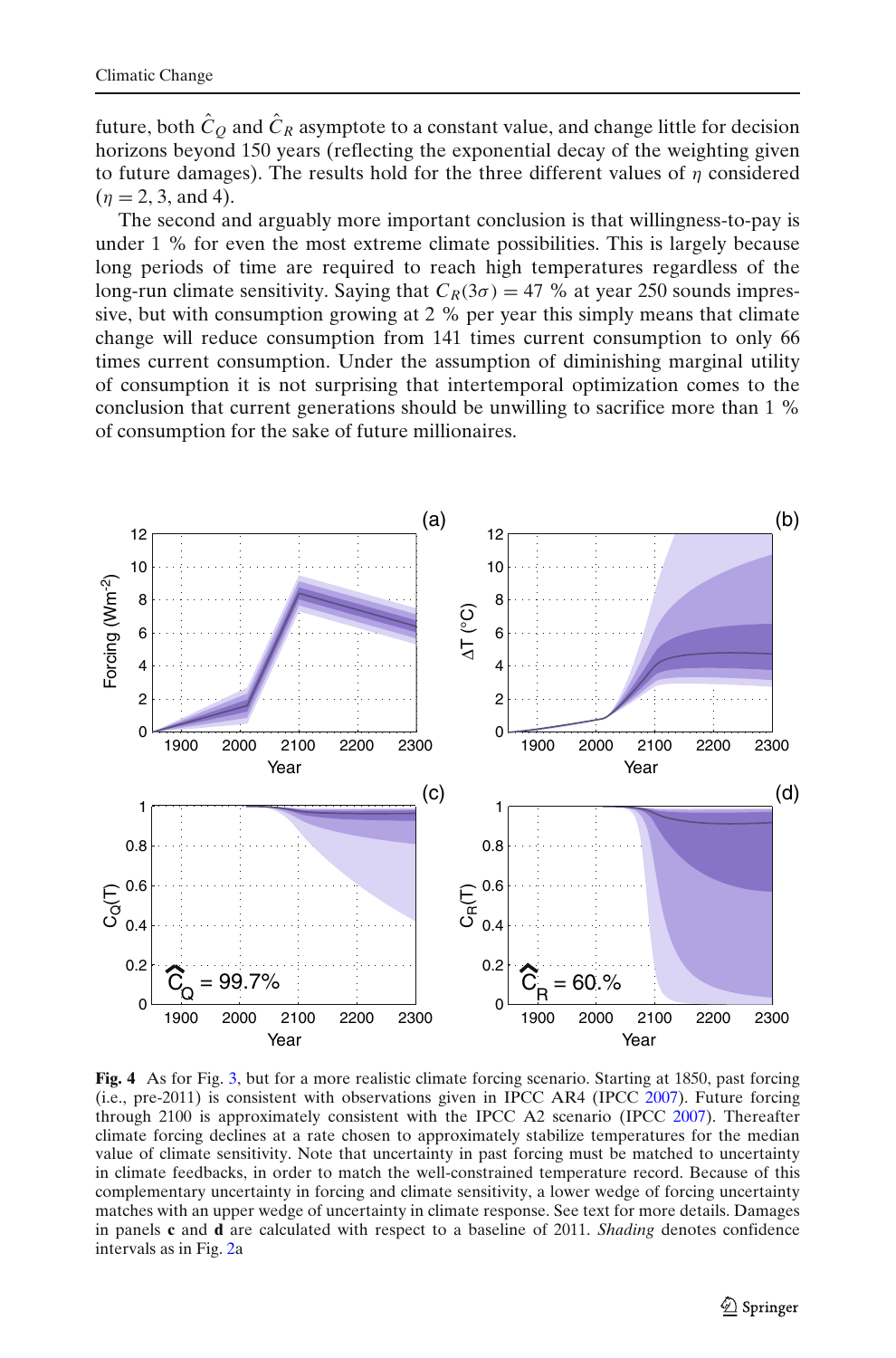#### **4 A more realistic scenario**

Up to this point we've used a doubling of  $CO<sub>2</sub>$  as an illustrative climate forcing because of its long history as a benchmark measure of climate change, and because of its relationship to climate sensitivity. We next consider a more realistic forcing scenario that, while still idealized, captures important aspects of the real situation: (1) past climate forcing is approximately consistent with past observations and their uncertainty, (2) future forcing is based on a do-nothing, business-as-usual scenario for the 21st century, similar to the IPCC A2 scenario, (3) economic analyses and climate damages are calculated using the present day (as of writing, 2011) as a baseline, and (4) the climate model is correctly initialized for the current state of the climate system, accounting for the correlated uncertainty in forcing and climate sensitivity. This last aspect, which is omitted in all IAMs that we are aware of, contributes to how soon high temperatures can be realized in the future. Again, the essential result is that the fat tail of climate sensitivity plays only a weak role in climate projections on economically relevant time scales.

In order to describe this more realistic scenario, we must first detour briefly into the causes of uncertainty in predictions of future climate. The main points of this paragraph are summarized in Ro[e](#page-14-0) [\(2010\)](#page-14-0) and Armour and Ro[e](#page-14-0) [\(2011\)](#page-14-0), and are based on, and entirely consistent with, the IPCC AR4, and prior studies such as Forest et al[.](#page-14-0) [\(2002](#page-14-0)) and Knutti et al[.](#page-14-0) [\(2002\)](#page-14-0). Uncertainty about the future state of the climate can be decomposed into two main factors: (1) uncertainty in future emissions, and (2) uncertainty in how the climate will respond to those emissions. For the latter, the community uses climate models that have been calibrated against past observations of global climate which, in turn, must satisfy the observed global energy balance. Many parts of this global energy balance are well constrained, including the ocean heat uptake, the global-mean temperature change, and the radiative forcing due to increases in  $CO<sub>2</sub>$  and other greenhouse gases. The two largest sources of uncertainty are the aerosol radiative forcing and the climate sensitivity. Anthropogenic aerosols—airborne particles, either solid or liquid—have a direct impact on the Earth's radiative budget and also an indirect impact via their influence on clouds. The effect of aerosols is almost certainly negative, but the uncertainty is large: IPCC AR4 states the aerosol forcing as  $\sim -1.3 \pm 0.5(1\sigma)$ Wm<sup>-2</sup> for the change since the pre-industrial. This negative forcing masks a significant portion of the positive forcing from the better constrained greenhouse gases ( $\sim 2.9 \pm 0.2(1\sigma) \text{Wm}^{-2}$ ). The key point is that uncertainties in climate sensitivity and climate forcing are inherently equivalent: if aerosol forcing has been strongly negative, the net climate forcing has been weak, and therefore the climate sensitivity must be high in order for us to have experienced the warming we have; on the other hand, if aerosol forcing has been weak, net forcing has been more strongly positive and a low value of climate sensitivity is implied. Thus climate forcing and climate sensitivity must be treated as complementary pairs: if one is high the other is correspondingly low.

Figure [4a](#page-8-0) shows a linear approximation to past forcing from 1850 to the present, including forcing uncertainty. The net climate forcing for the present day (radiative forcing minus ocean heat uptake) is assumed to be Gaussian distributed. For each possible forcing trajectory, a complementary climate sensitivity is chosen (or equivalently,  $f_a$  in Eq. [1\)](#page-3-0) such that the climate model reproduces the well-constrained temperature history from 1850 to the present (Fig. [4b](#page-8-0)). Between 2011 and 2100, the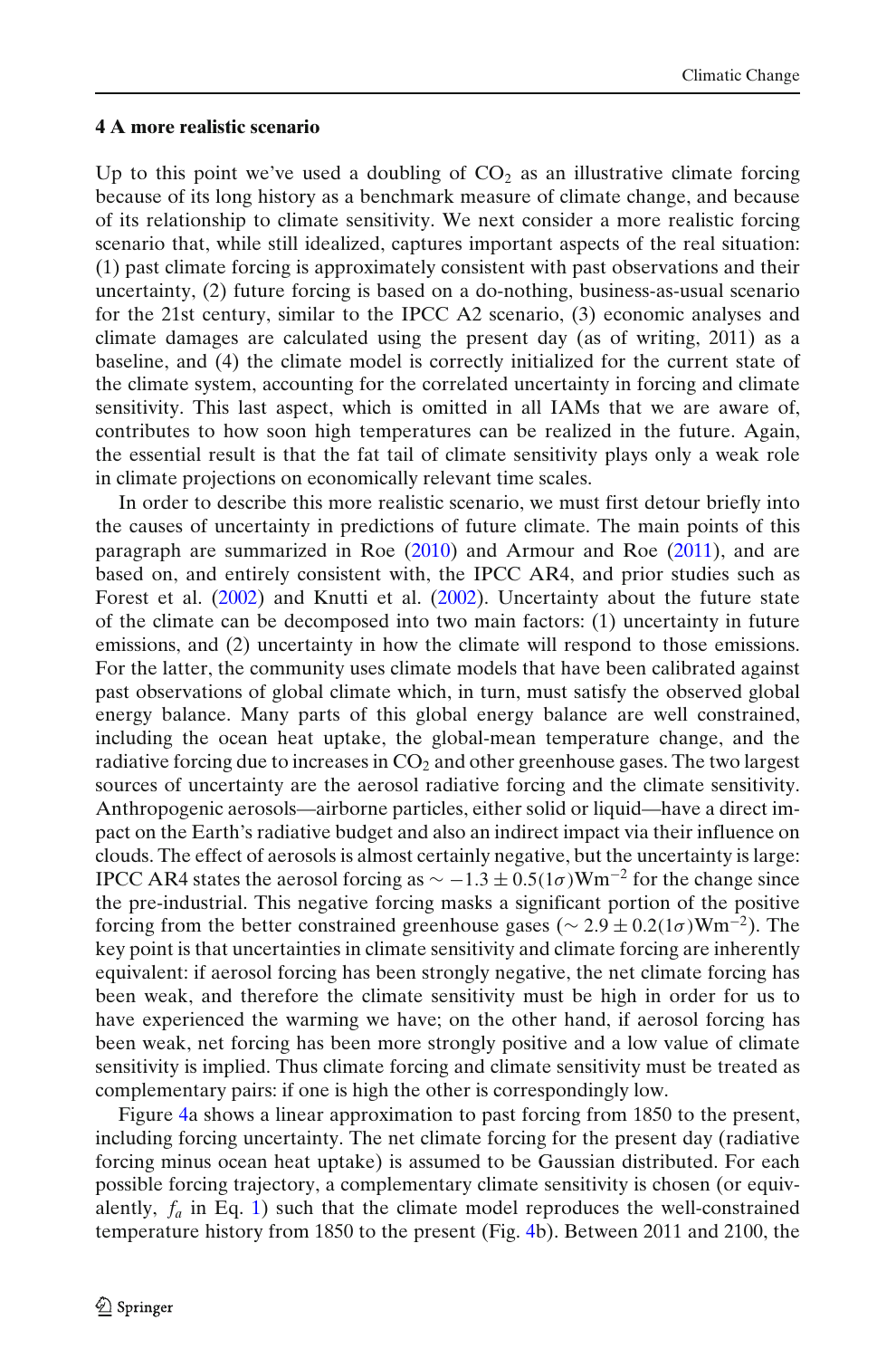climate forcing is chosen to emulate the IPCC AR2 scenario, which implies a strong increase to about 8 Wm<sup>-2</sup> by 2100. Thereafter a decline in forcing is assumed at a rate which approximately stabilizes the temperature for the median trajectory. Calculations are continued through to 2300. Uncertainty in aerosol forcing is assumed to be constant though, in principle, future improvements in understanding would enable us to narrow the uncertainty in forcing and hence in the accompanying climate sensitivity. Figure [4b](#page-8-0) shows the temperature response to this scenario. Consistent with the relationship between climate sensitivity and adjustment time, trajectories with low climate sensitivity equilibrate rapidly to changes in forcing, and those with high sensitivity respond much more slowly, remaining far from equilibrium. The median temperature change is  $4 °C$  at 2100, but uncertainty in climate sensitivity leads to a diverging envelope of possible future temperatures after 2011, with a  $3\sigma$ range of about 3 to  $8 °C$  in 2100.

Should the temperatures towards the upper part of this range be considered as part of a "fat tail" of the climate response? Strictly speaking, the term fat tail has a formal statistical definition, which we've already shown cannot apply at any finite time. However the term is also used more colloquially as short-hand for the possibility of very large temperature changes in response to anthropogenic forcing. In this regard it is very important to clearly distinguish two aspects of the problem. As already noted "climate sensitivity" is defined as the equilibrium response to the (comparatively weak) climate forcing of a  $CO<sub>2</sub>$  doubling. For such a scenario it is reasonable, for instance, to refer to temperatures above the IPCC "likely" range (i.e.,  $> 4.5 \degree C$ ) as lying in the "fat tail" of Fig. [2](#page-4-0) or [3a](#page-5-0). In contrast, the business-as-usual scenarios that lead to the possibility of similarly high temperatures by 2100 (as shown in Fig. [4b](#page-8-0)) are very different: they are the near-term response to a very different and much larger climate forcing. Furthermore, as can be seen in Fig. [4b](#page-8-0), the PDFs applying to such scenarios are not particularly skewed. For the term "fat tail" to retain its value, it should be reserved for, at minimum, much more strongly skewed PDFs.

In terms of climate damages, the quadratic damages function,  $C_Q$ , grows relatively slowly. The  $3\sigma$  trajectory of climate damages reaches 20 % of consumption (i.e.,  $C_Q = 0.8$ ) at around 2120. This slow growth and the exponential discounting of future welfare produces a  $\hat{C}_O$  of 99.7 %, or in other words a 0.3 % willingness to pay. For the reactive damages function, damages obviously grow much quicker, with the  $3\sigma$  trajectory reaching 20 % damages forty years earlier, at about 2080. The possibility of continued warming after 2100 (despite declining forcing) occurs along high sensitivity trajectories because of a continuing energy imbalance, and damages grow commensurately. These large damages are given strong weighting in the welfare function, and so even though the median estimate for climate damages never exceeds about 10 % (i.e.,  $C_R = 0.9$ ) the expected welfare-equivalent consumption is 60 %, or a willingness-to-pay of around 40 % of present consumption.

It is important to drive home the point that this large (though not unbounded) willingness-to-pay does not come from the fat tail of high climate sensitivity for the simple reason that the fat tail cannot physically be realized on these timescales. Used in a more colloquial sense, however, the fat tail of climate sensitivity—referring not just to extreme equilibrium values of  $T_{2x}$  but also to the accompanying temperature trajectories that lead to those extremes—does play a role in the relatively large willingness-to-pay of 40 % shown in Fig. [4d](#page-8-0). Economic analyses are driven by the interplay between temperature changes, climate damage functions, and baseline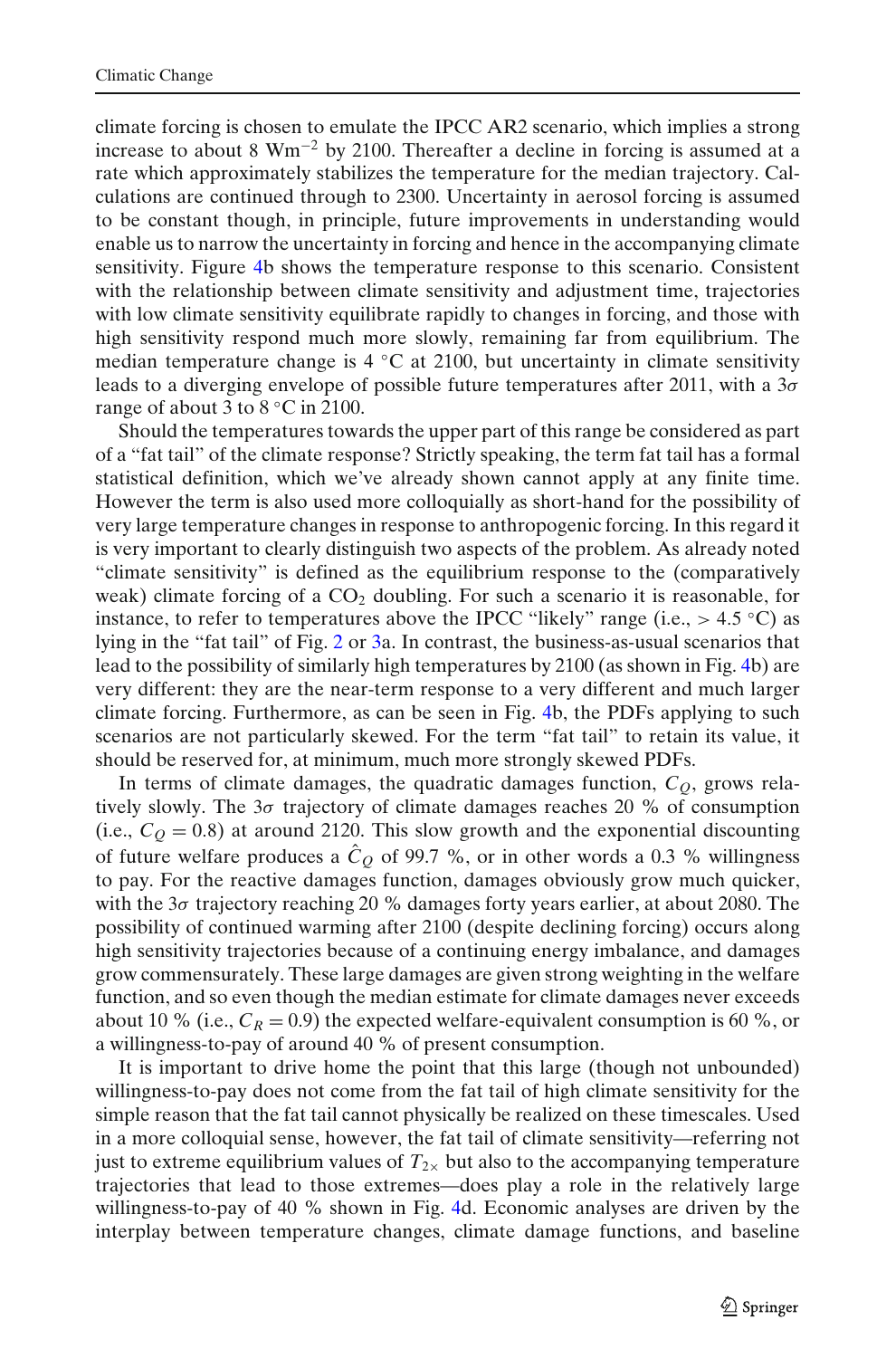economic growth, and in this case the three factors combine to generate a large willingness-to-pay. In the literature to date most of the attention has focused on the "fat tail of climate sensitivity", but we would argue that an even greater amount of uncertainty surrounds projections for economic growth and climate damage functions. In our view it is the "fat tails" relating to these parameters, which are much more poorly constrained than the temperature trajectories, that are most likely to wag the policy dog.

## 4.1 The importance of correctly initializing the climate state for economic calculations

Economic analyses for policy purposes typically take the present day as the baseline for decision making. In other words, choices made now are based on how things might change into the future, and not by the "sunk cost" changes that have already occurred. The purpose of this short section is to highlight that, in projecting possible future climate changes, it is very important that economic models are correctly initialized with the current climate state and its uncertainties. The planet's climate change experiment is already more than a hundred years old, and two factors are of particular significance: (1) the deep ocean warming lags behind the surface ocean warming, and the resulting thermodynamic imbalance is driving heat into the deep ocean, and (2) as noted above, we are uncertain about climate sensitivity because we are uncertain about the current energy balance of the planet.

We now demonstrate the effect of incorrectly initializing economic models by repeating the calculations shown in Fig. [4,](#page-8-0) but neglecting to represent these two factors. The effect is to cause the range of possible future temperatures to spread out more quickly than should be the case. The reasons are as follows. Firstly, in the present-day climate state heat is currently being drawn into the deep ocean because it has yet to come into balance with the current forcing. To do so would, in fact, take centuries to millennia. If this imbalance is ignored in setting up the initial conditions of a model integration starting at the present day, it is equivalent to assuming that this ocean adjustment has already happened, meaning that heat which should be going into the deep ocean is instead available to heat the atmosphere. This leads to more rapid warming than should be the case. Secondly, and more importantly, is the fact that if climate sensitivity is high then climate forcing has been low. If this complementary pairing is neglected, it means that all trajectories (representing all possible climate sensitivities) are given the same starting point for presentday climate forcing. Hence, higher temperatures on high sensitivity trajectories are realized more quickly than is physically possible.

Figure [5](#page-12-0) shows the effect of neglecting these two factors. For the calculation using  $C_Q$ , there is an increase of about 25 % in willingness to pay (i.e., 1- $\hat{C}_Q$ ), though it is still small, at around 0.5 %. There is an even bigger impact for  $\hat{C}_R$ . The 3 $\sigma$ trajectory reaches 20 % damages at 2050 (about thirty years earlier than it should), and willingess-to-pay increases from 40 to 80 %. These particular numbers are not the main point, but they illustrate that when the focus is on the high damages that might accompany the possibility of large temperature changes, it is important to correctly capture the physics of how such high temperatures might be attained.

Furthermore, in fully-coupled global climate models there is a complex spatial pattern to how quickly different regions warm, and to how quickly different regions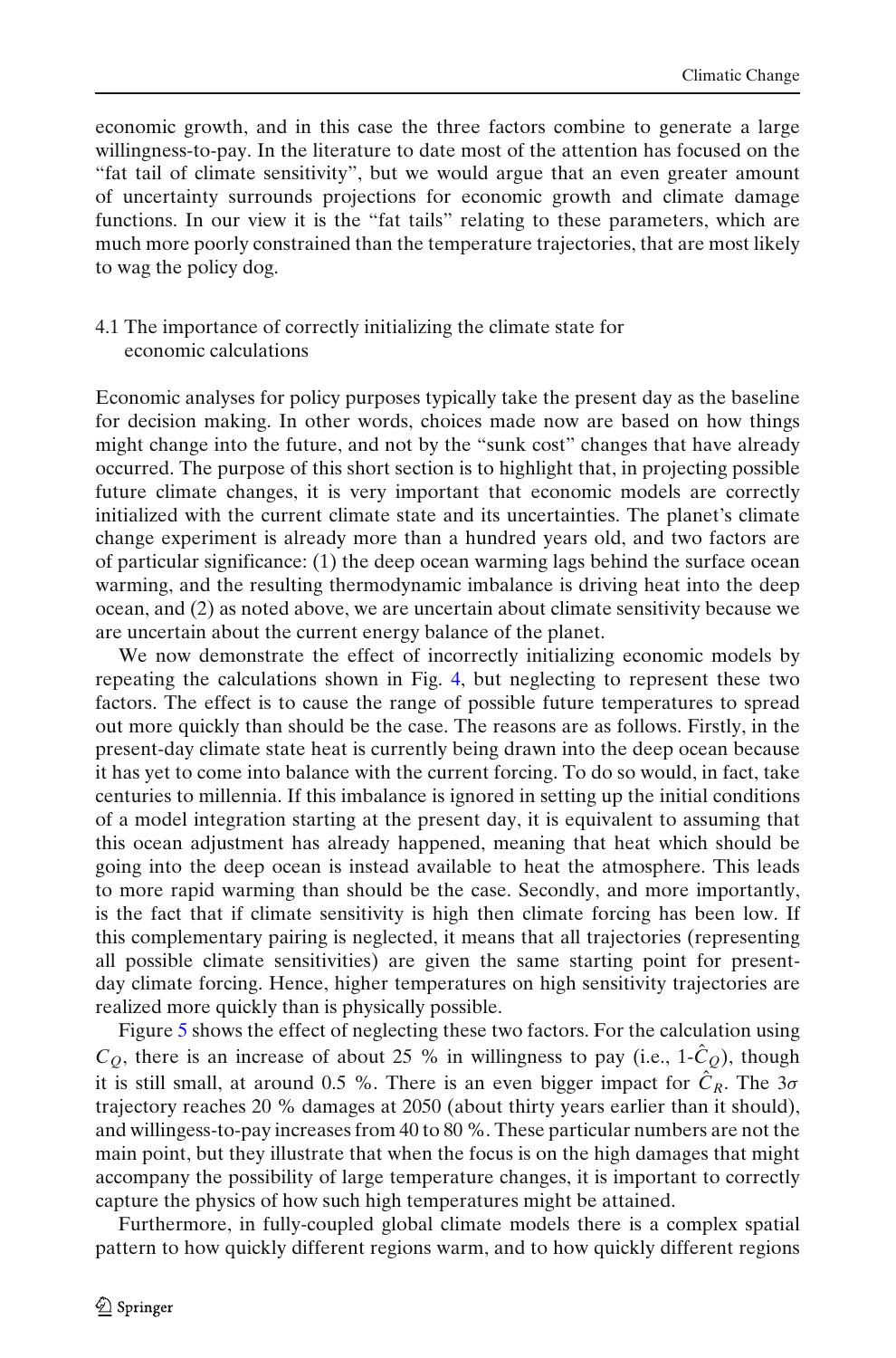<span id="page-12-0"></span>

Fig. 5 The impact of an incorrectly initialized climate model. As for Fig. [4,](#page-8-0) but neglecting the relationship between forcing uncertainty and climate sensitivity, and also the thermodynamic imbalance between the surface ocean and the deep ocean. As a result, temperatures (panel **b**) spread out more quickly than in Fig. [4b](#page-8-0). Large damages associated with *CR* are realized more quickly, leading to a significantly reduced  $\hat{C}_R$ . The figure illustrates the importance of correctly initializing the climate state at the starting time of an economic analysis

come into equilibrium with the climate forcing. Since economic analyses often amalgamate regional assessment into a global damages function (e.g., Nordhau[s](#page-14-0) [2008\)](#page-14-0), IAMs ought to consider the impact of these differential regional warming rates. As of now, they do not do so.

#### **5 Discussion**

The primary point of this study is to emphasize that geophysical constraints exist that have an important impact on economic analyses of climate change policy. While the equilibrium climate sensitivity is characterized by a highly skewed uncertainty distribution (i.e., a fat tail), if it does transpire that we live on a planet with an extreme climate sensitivity, that fact will not become fully manifest for many centuries because of the enormous thermal inertia of the ocean.

Even in the absurd limit of an infinite climate sensitivity, the amount of warming that can occur is limited by the rate at which the system can accumulate energy (found by setting  $f_a = 1$  and integrating Eq. [1\)](#page-3-0). Therefore, from the standpoint of the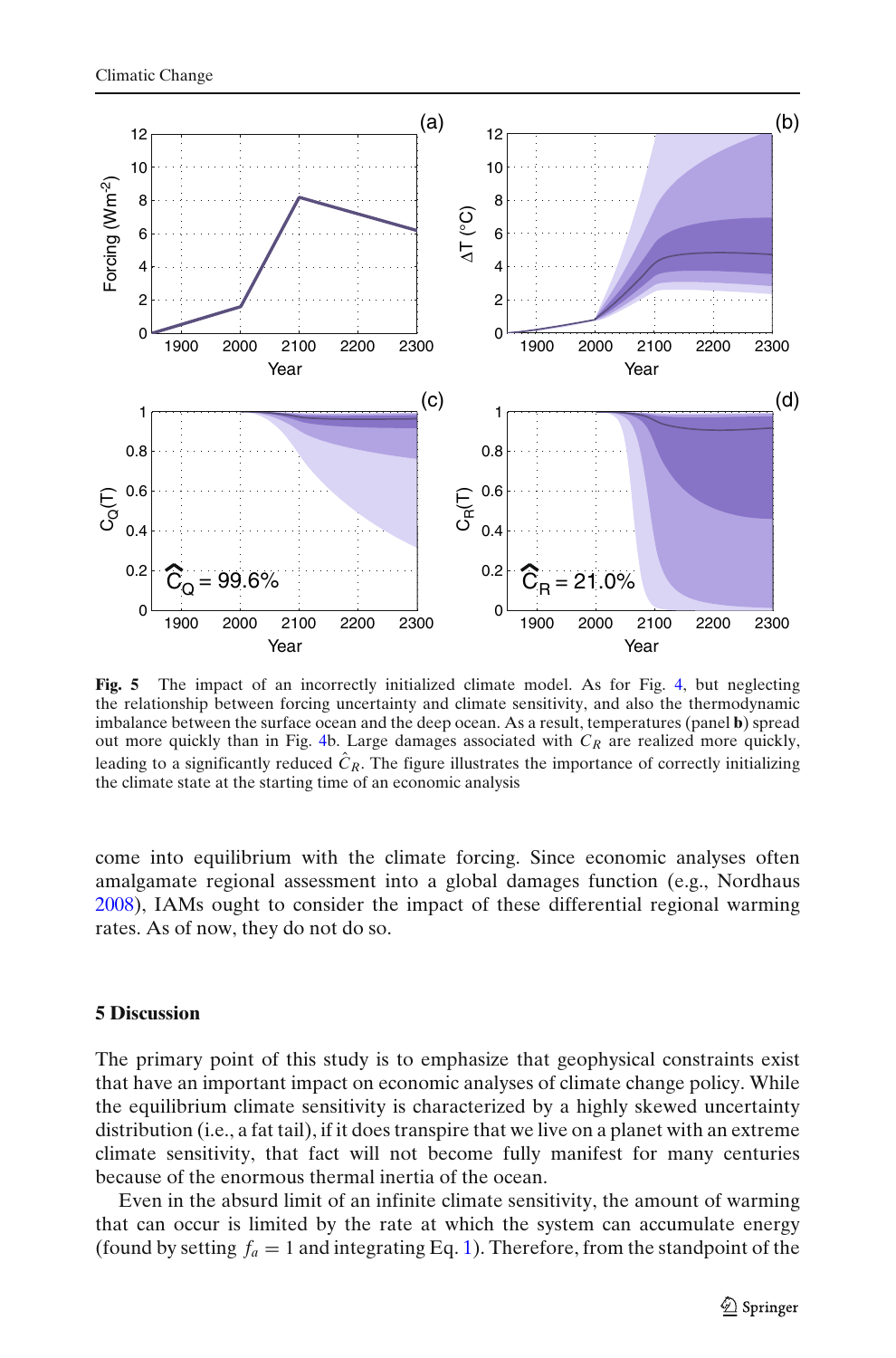formal statistical definition—that the tail declines as a power in the limit of  $T \to \infty$  there is no fat tail to the climate response at finite time. This is not an esoteric point: simple analytical damage functions can be highly sensitive to the integration limits. In idealized calculations of economic impacts, it is important to confront the physical realism of those limits.

Recent economic analyses have explored how uncertainty in the physical climate predictions affect policy guidance. Because such analyses invariably include discounting, the results can depend dramatically on how quickly this uncertainty grows into the future: the possibility of large, relatively near-term damages matters more than if those same damages occur in several centuries. We've isolated three physical factors that matter in this regard: the quasi-diffusive nature of ocean heat uptake, the correlated uncertainty between climate forcing and climate sensitivity, and the correct representation of the current climate state. Proper representation of each of these factors tends to reduce the rate at which uncertainty grows with time, and our example calculations with a simple economic model suggest that the impact on economic analyses is significant. In one example of an application of such analyses, none of the three IAMs used in a recent interagency report on the social cost of carbon (IA[G](#page-14-0) [2010](#page-14-0)) represent any of these three physical effects.

Many economic models represent a more complicated interplay between growth rate, climate damages, and emissions than we have considered here, and the exact impacts of the effects we have presented will depend on the details of the formulation of the economic equations. Nonetheless, the inferences drawn using such models still depend on fundamental trade-offs between the rate at which future marginal consumption is discounted (because of economic growth), and the rate at which uncertainty in climate projections grows and becomes more skewed with time. Though the magnitude of the climate response depends on the magnitude of the climate forcing, Fig. [4](#page-8-0) illustrates how physical uncertainty in the climate system affects the shape of the uncertainty in the climate response, no matter what the economic assumptions.

High temperatures can of course be reached if the climate system is forced strongly enough, and the illustrative  $C_R$  damage function would predict the distinct possibility of apocalyptic consequences at century's end for a do-nothing scenario (Fig. [4\)](#page-8-0). Such highly skewed distributions can always be created by an economist making an appropriate choice of damage function, but we emphasize that the skewness is primarily a result of that economist's choice and not the physical uncertainty in the climate system.

The welfare impacts of climate change ultimately depend on the interplay between three factors: the temperatures resulting from a given carbon emissions profile, the damage functions resulting from those temperatures, and discounting issues that in our view are closely tied to assumptions about baseline economic growth. Fix any two of these and vary the third, and the results are likely to span the range of policy prescriptions from "don't worry about it" to "drastic action required immediately". Discussions of the fat tail of climate sensitivity have focused attention on the uncertainties surrounding the first of these three factors, but the uncertainties surrounding the other two factors are arguably even more profound. The most pressing questions are not about the likelihood of 10 or 20  $\rm{^{\circ}C}$  temperature increases, but about the impacts of  $3-6$  °C temperature increases and about the ability of economic growth to cushion climate impacts in the decades and centuries ahead.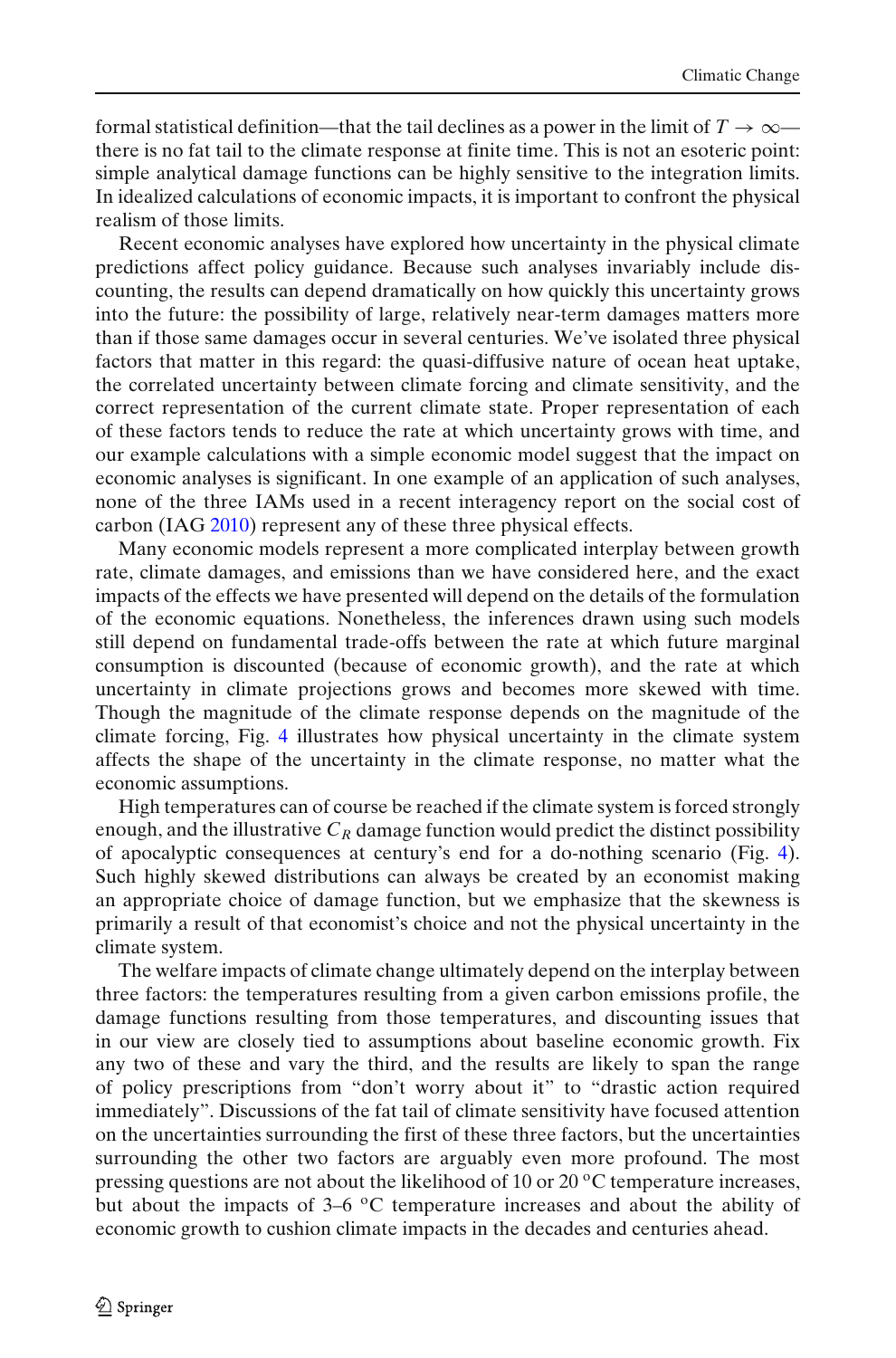<span id="page-14-0"></span>**Acknowledgements** We are very grateful to Marcia Baker and Marshall Baker for conversations and comments that are central to this work; and without implying agreement, to Marty Weitzman and Antony Millner for guidance and advice, to Simon Dietz, Charles Mason, Steve Newbold, and Alex Marten for instructive feedback; finally we are grateful to three reviewers for thoughtful and constructive reviews that substantially improved the manuscript, and to Gary Yohe, the editor.

#### **References**

- Allen MR et al (2006) Observational constraints on climate sensitivity. In: Schellnhuber HJ (ed) Avoiding dangerous climate change. Cambridge University Press, Cambridge, U.K.
- Annan JD, Hargreaves JC (2006) Using multiple observationally-based constraints to estimate climate sensitivity. Geophys Res Lett 33:L06704. doi[:10.1029/2005GL025259](http://dx.doi.org/10.1029/2005GL025259)
- Annan JD, Hargreaves JC (2009) On the generation and interpretation of probabilistic estimates of climate sensitivity. Clim Change. doi[:10.1007/s10584-009-9715-y](http://dx.doi.org/10.1007/s10584-009-9715-y)
- Armour K, Roe GH (2011) Climate commitment in an uncertain world. Geohpys Res Lett 38. doi[:10.1029/2010GL045850](http://dx.doi.org/10.1029/2010GL045850)
- Arrhenius S (1896) On the influence of carbon acid in the air upon the temperature of the ground. Philosoph Mag 41:237–276
- Baker MB, Roe GH (2009) The shape of things to come: why is climate change so predictable? J Climate 22:4574–4589
- Charney JG (1979) Carbon dioxide and climate: a scientific assessment. National Academy of Science, p 22
- Colman R, McAvaney B (2009) Climate feedbacks under a very broad range of forcing. Geophys Res Lett 36. doi[:10.1029/2008GL036268](http://dx.doi.org/10.1029/2008GL036268)
- Gregory JM (2000) Vertical heat transports in the ocean, and their effects on time-dependent climate change. Clim Dyn 16:501–515
- Forest CE, Stone PH, Sokolov AP, Allen MR, Webster MD (2002) Quantifying uncertainties in climate system properties with the use of recent climate observations. Science 295:113–117
- Hansen J, Russell G, Lacis A, Fung I, Rind D, Stone P (1985) Climate response times: dependence on climate sensitivity and ocean mixing. Science 229:857859
- Held IM, Winton M, Takahashi K, Delworth T, Zeng F, Vallis GK (2010) Probing the fast and slow components of global warming by returning abruptly to preindustrial forcing. J Climate 23:2418–2427
- Interagency Working Group on Social Cost Carbon (2010) Technical support document: social cost of carbon for regulatory impact analysis under executive order 12866. Available at [www.epa.gov/otaq/climate/regulations/scc-tsd.pdf](http://www.epa.gov/otaq/climate/regulations/scc-tsd.pdf)
- IPCC (2007) Physical science basis. Contribution of working group I to the fourth assessment report of the intergovernmental panel on climate change. Cambridge Univ. Press
- Knutti R, Stocker TF, Joos F, Plattner G-K (2002) Constraints on radiative forcing and future climate change from observations and climate model ensembles. Nature 416:719–723
- Knutti R, Hegerl GC (2008) The equilibrium sensitivity of the Earth's temperature to radiation changes. Nat Geosci 1(11):735–743
- Knutti R, Furrer R, Tebaldi C, Cermak J, Meehl GA (2010) Challenges in combining projections from multiple climate models. J Climate 23:2739–2758
- Millner A (2011) On welfare frameworks and catastrophic climate risks. Philosophy & Methodology of Economics. doi[:10.2139/ssrn.1799481](http://dx.doi.org/10.2139/ssrn.1799481)
- Nordhaus WD (2008) A question of balance: economic modeling of global warming. Yale Press
- Raper SCB et al (2001) Use of an upwelling-diffusion energy balance climate model to simulate and diagnose A/OGCM results. Clim Dyn 17:601613
- Roe GH, Baker MB (2007) Why is climate sensitivity so unpredictable? Science 318:629–632
- Roe GH (2009) Feedbacks, time scales, and seeing red. Annu Rev Earth Planet Sci 37:93–115
- Roe GH (2010) Knowability and no ability in climate change projections. National center for environmental economics report no. 0564. Available at [http://yosemite.epa.gov/ee/epa/eerm.](http://yosemite.epa.gov/ee/epa/eerm.nsf/vwAN/EE-0564-117.pdf) [nsf/vwAN/EE-0564-117.pdf](http://yosemite.epa.gov/ee/epa/eerm.nsf/vwAN/EE-0564-117.pdf)
- Roe GH, Armour KC (2011) How sensitive is climate sensitivity? Geophys Res Lett 38. doi[:10.1029/2011GL047913](http://dx.doi.org/10.1029/2011GL047913)